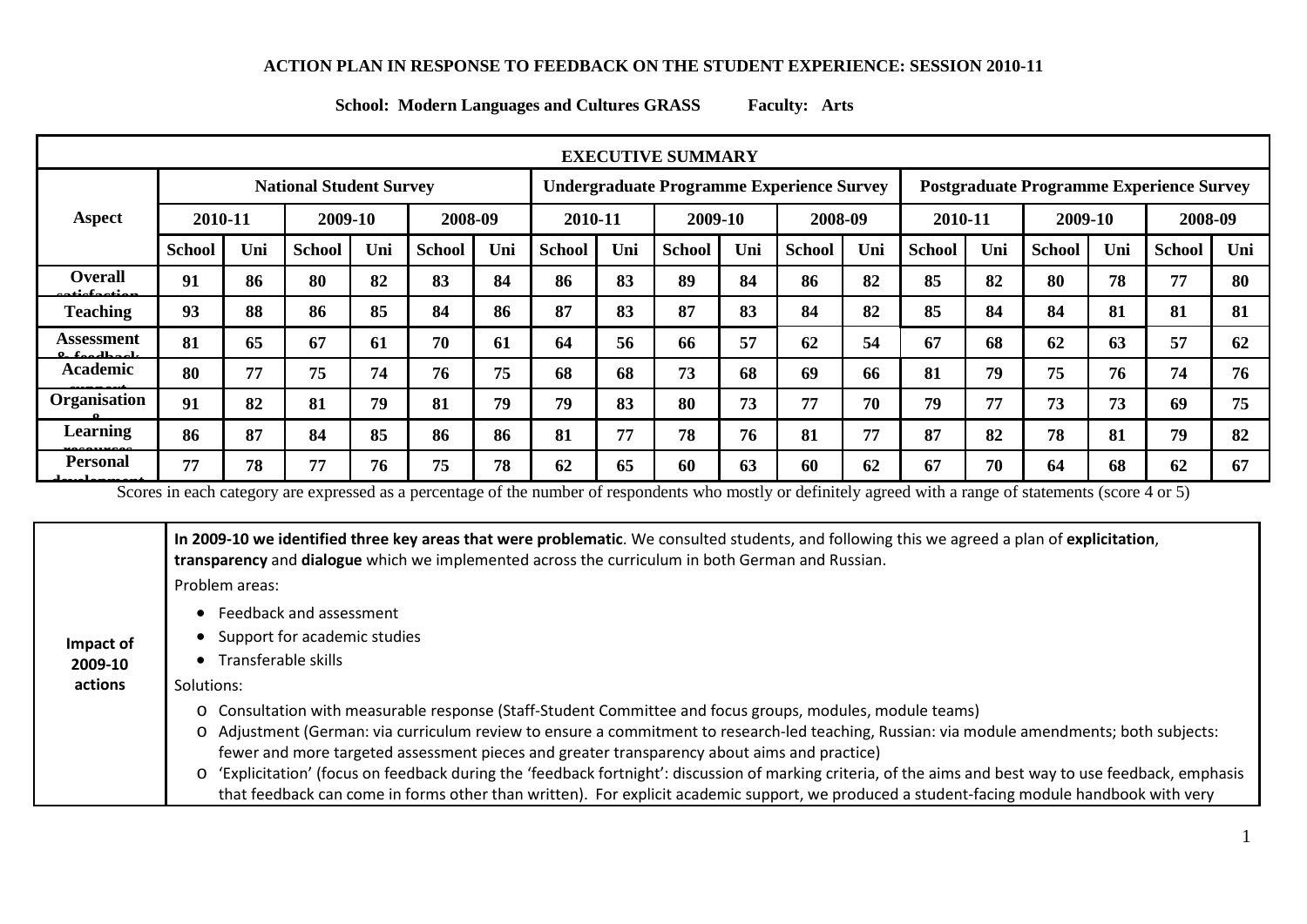|                                    | clear indications of the kind of module it was, the assessment type and the skills it required and developed. We also invited each student to an<br>academic audit, at which we offered strategic advice on how to maximise their exam chances and achieve the grades they were aiming for.<br>The impact in the the scores for these three areas was notable, as follows:<br>Feedback and assessment: +21 in question 5 (marking criteria) + 14 in assessment arrangements and marking, + 17 on speed of feedback.<br>Support for academic studies: +13 in academic support, +14 in organisation and management, +15 in personal support and +15 on support and advice<br>for studies.<br><b>Transferable skills:</b> +21 for question 19 (confidence) + 14 in problem solving and + 8 for communications skills.                                                                    |
|------------------------------------|---------------------------------------------------------------------------------------------------------------------------------------------------------------------------------------------------------------------------------------------------------------------------------------------------------------------------------------------------------------------------------------------------------------------------------------------------------------------------------------------------------------------------------------------------------------------------------------------------------------------------------------------------------------------------------------------------------------------------------------------------------------------------------------------------------------------------------------------------------------------------------------|
| <b>Achievements</b><br>in 2010-11  | Achievements last year were in increased dialogue with students through the focus groups, the consultation at module level and the speedy response to<br>issues raised at the Staff-Student Committee. Students felt part of the GRASS community, felt able to raise problems and sure of getting an answer.<br>Explicitation of feedback made it clear to students how work was marked, what we looked for in an essay (criteria) and how to use the comments and grids<br>that they were given to improve subsequent work as well as work in other modules. The increased scores for feedback do not represent a change in<br>practice, just a shift towards greater transparency and more focus on the value and uses of feedback. This is accompanied by a move to fewer but<br>weightier assessed pieces so that due emphasis can be given to preparation and feedback in class. |
| <b>Main actions</b><br>for 2011-12 | Professionalism and reliability in our practice.<br>Explicitation and transparency.<br>$\bullet$<br>Management of student expectations through good communication at all levels of the student experience<br>All Members of Staff to be familiar with the questions asked of students in the programme review and the NSS questionnaires and to:<br>a) Examine their own practice in the light of the NSS questions<br>b) Make explicit to students any examples of current good practice using similar terms to the questionnaire so that students are easily able to think of<br>examples when confronted with the questions.<br>Target areas remain the same for next year as for this.                                                                                                                                                                                            |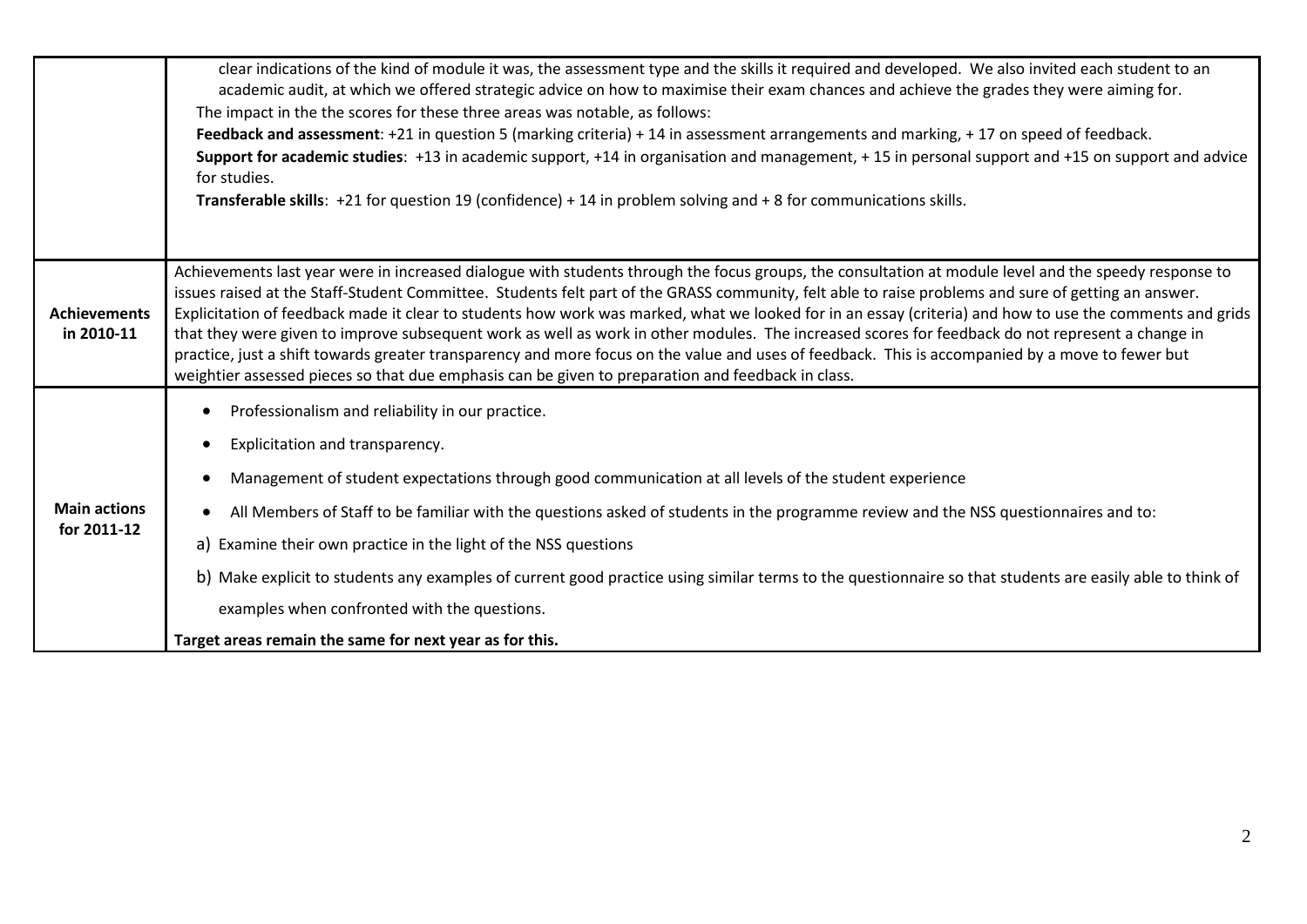## **ACTION PLAN IN RESPONSE TO FEEDBACK ON THE STUDENT EXPERIENCE: SESSION 2010-11**

## **School: SMLC GRASS Faculty:** Arts

| <b>Aspect</b>                  | Progress with actions in response to 2009-10<br>feedback and indication of impact                                                                                                        | Issues raised in 2010-11 feedback                                                                                                                                                                                            | Planned response in 2011-12                                                                                                                                                                                                                                                                                                                                                                                                                                                                                                                                                                                                                                   |
|--------------------------------|------------------------------------------------------------------------------------------------------------------------------------------------------------------------------------------|------------------------------------------------------------------------------------------------------------------------------------------------------------------------------------------------------------------------------|---------------------------------------------------------------------------------------------------------------------------------------------------------------------------------------------------------------------------------------------------------------------------------------------------------------------------------------------------------------------------------------------------------------------------------------------------------------------------------------------------------------------------------------------------------------------------------------------------------------------------------------------------------------|
| <b>Overall</b><br>satisfaction | This has increased by 17 points from 78 to 95,<br>and is now higher than the 2009 score.                                                                                                 | General IT resources are less favourably viewed<br>than last year, down from 94 to 84.<br>There has been a significant rise in satisfaction in<br>the areas targeted in 2010-11: feedback, support<br>for studies and skills | Follow detailed action plan<br>Professionalism and reliability in our<br>practice.<br>Explicitation and transparency.<br>Management of student expectations<br>through good communication at all<br>levels of the student experience<br>Seeking and maintaining dialogue with<br>students; regular two-way feedback and<br>willingness to explain the reasons for and<br>benefits of activities:<br>Seek regular feedback during<br>$\bullet$<br>modules to check student<br>satisfaction<br>Act on or explain reasons for not<br>acting on students suggestions<br>In the week before SSC, brief check<br>for issues that can be resolved at<br>Module level |
| <b>Teaching</b>                | Apart from a slight drop in question 1 (down 4 to<br>84), satisfaction has risen in this area, with staff<br>seen as enthusiastic (+7 to 95) and the subjects<br>interesting (+8 to 89). | Slight fall in Q 1 "Staff are good at explaining<br>things".                                                                                                                                                                 | Support and develop all staff, and<br>especially new colleagues/teaching fellows,<br>through peer observation, probation and<br>mentoring.                                                                                                                                                                                                                                                                                                                                                                                                                                                                                                                    |
| Assessment<br>and feedback     | Policy of explicitation has worked well here, with<br>a rise of 13 to 87% satisfaction overall and a rise                                                                                | No change in Q 9 "Feedback on my work has<br>helped me clarify things I did not understand",<br>which is an area to target in consultation with                                                                              | Communicate to students:<br>How they will be prepared for<br>assessments (monitoring or                                                                                                                                                                                                                                                                                                                                                                                                                                                                                                                                                                       |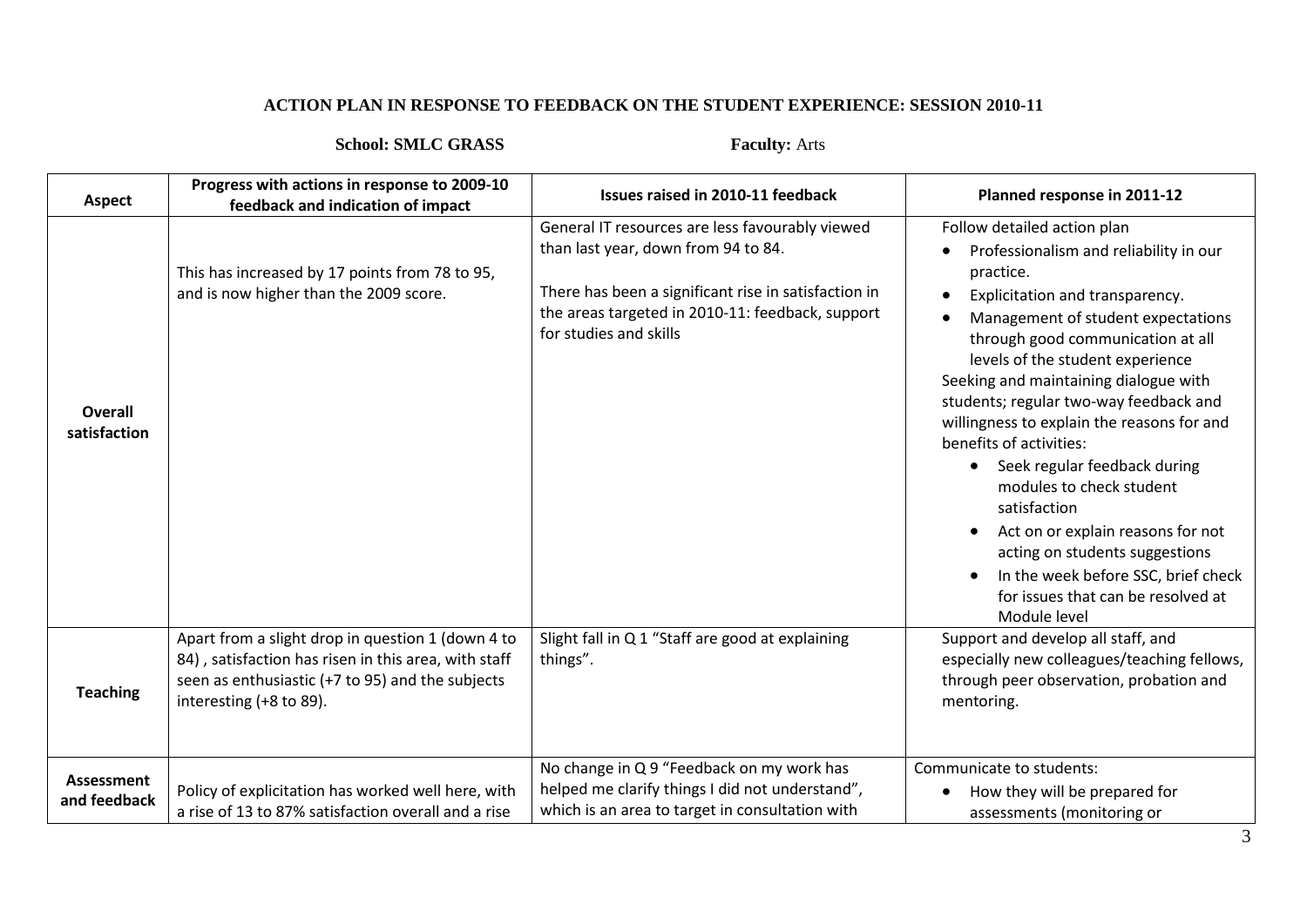|                                   | in satisfaction level in all questions 5-8<br>Q 5 on marking criteria up 21 to 84<br>Q 6 on assessment arrangements up 14 to 89<br>Q 7 on speed of feedback up 17 to 95<br>Q8 on detailed comments up 11 to 89                   | students.                                                                                                                                                                                  | preparatory activities)<br>How work is marked (explaining the<br>marking criteria and feedback grids is a<br>good investment of time in each<br>module whenever assessed work is set)<br>clear explanation of forms and benefits<br>of feedback on monitoring and<br>assessed work<br>When and in what form they will                         |
|-----------------------------------|----------------------------------------------------------------------------------------------------------------------------------------------------------------------------------------------------------------------------------|--------------------------------------------------------------------------------------------------------------------------------------------------------------------------------------------|-----------------------------------------------------------------------------------------------------------------------------------------------------------------------------------------------------------------------------------------------------------------------------------------------------------------------------------------------|
|                                   |                                                                                                                                                                                                                                  |                                                                                                                                                                                            | receive feedback on work set<br>How to use the feedback they are given<br>to improve their work the next time.                                                                                                                                                                                                                                |
| <b>Academic</b><br>support        | Advice and guidance was seen as much<br>improved, with an overall rise in satisfaction of 14<br>to 89.<br>Q10 advice and support up 15 to 84<br>Q11 availability of staff up 7 to 95<br>Q 12 advice on study choices up 21 to 89 | Q 10, "I have received sufficient advice and support<br>with my studies" is at 84, which is below the target<br>threshold of 85, so work is needed here.                                   | Manage student expectations by letting them<br>know explicitly:<br>What they can and can't expect of us<br>$\bullet$<br>and why (in terms of supervision,<br>contact hours, access etc.)<br>Personal Tutoring and structures that offer:<br>Clear advice at module choice time<br>academic audit via personal tutors<br>(esp. Levels 2 and 3) |
| Organisation<br>and<br>management | Satisfaction in this area is up by 11 on the two<br>previous years, reflecting greater consistency in<br>practice within GRASS.                                                                                                  | No issues raised in this area                                                                                                                                                              | Consistency of approach and standards across<br>modules as well as co-curricular activities that<br>foster a sense of subject area identity.<br>Clear communication about any changes or<br>events affecting students.                                                                                                                        |
| Learning<br>resources             | Satisfaction with adequacy and access to library<br>resources and specialist equipment (Q 16 and<br>Q18) remains consistently high.                                                                                              | Satisfaction with access to general IT resources<br>(Q17) is worryingly down by 10 on the two<br>previous years. This is something we can't tackle<br>within GRASS.                        | Staff to use library resources effectively,<br>support SMLC and Faculty endeavours to<br>improve access.                                                                                                                                                                                                                                      |
| Personal<br>development           | Students are more aware of the skills they are<br>developing and questions 19-21 show rises<br>ranging from $+8$ to $+23$ with an overall rise in<br>confidence from 74 to 89.                                                   | Confidence in self-presentation has risen over the<br>two previous years. This is partly due to increased<br>practice (in new or redesigned modules) but also<br>greater student awareness | <b>Transferable skills and Personal Development</b><br>These have been explicitated on feedback<br>grids and clarified in classes after activities such                                                                                                                                                                                       |